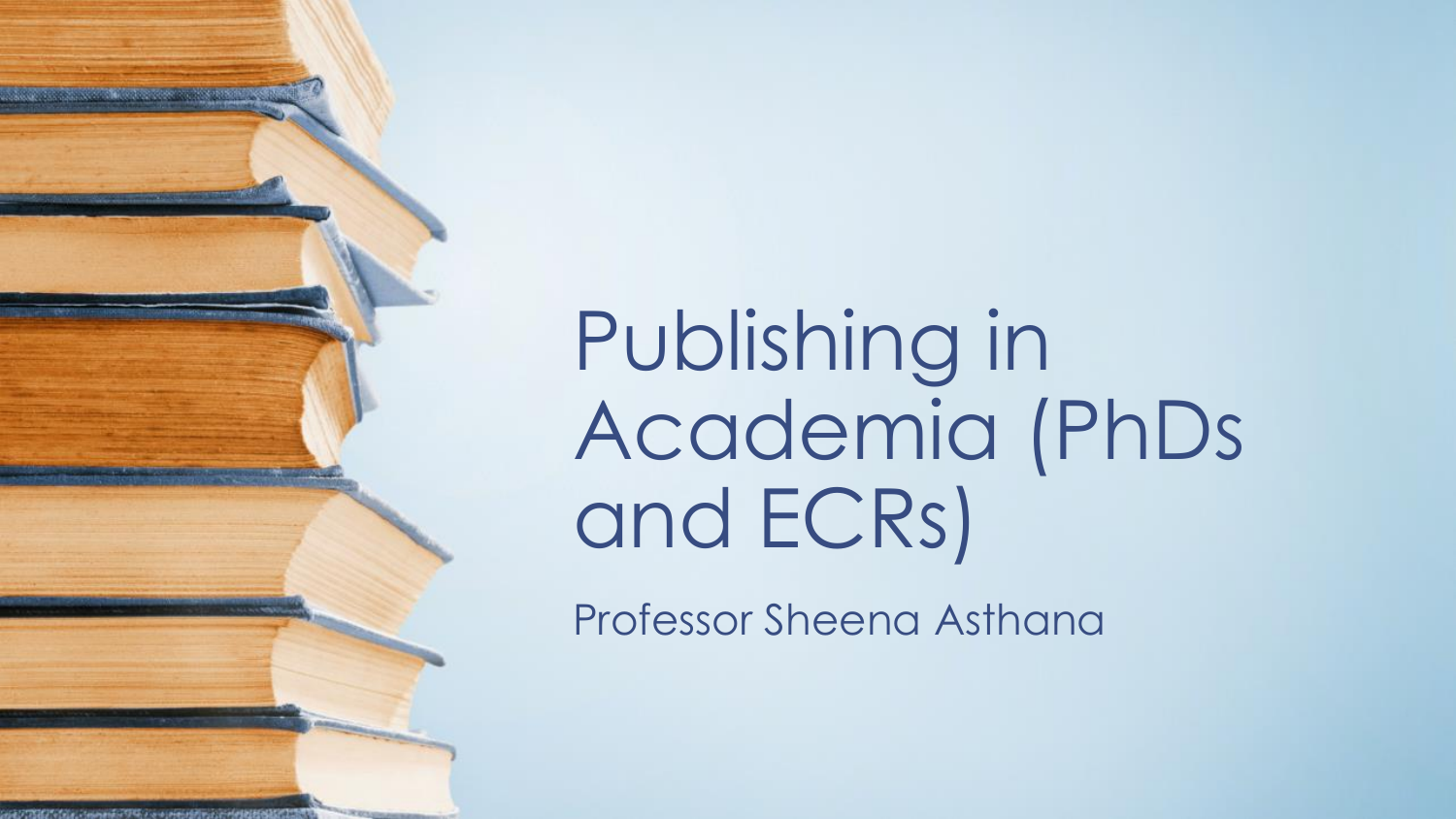# **Outline**

- Getting started
- Writing academic publications
- Submitting and publishing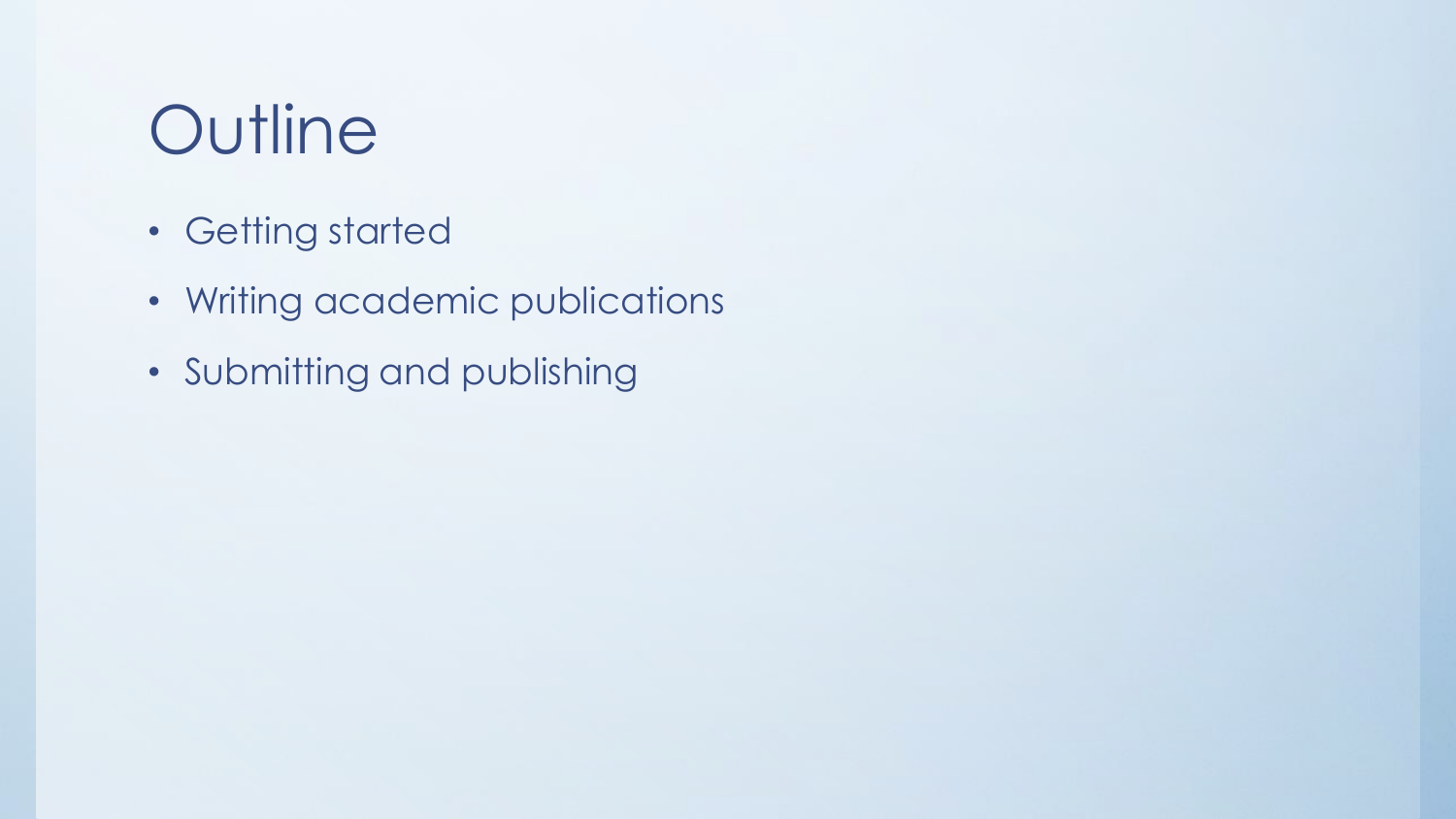#### Getting started

- What do you want to write about?
	- Break your PhD down into manageable bits think about getting at least 3 publications out of your thesis
	- Think about your *story* can you summarise this simply for a listening audience? If you can't, you are probably not sufficiently focused
	- Learn how to kill two birds with one stone (your publication plans should not detract from your PhD and vice versa)
	- If you have an idea, write it down and revisit it. Have trust in yourself.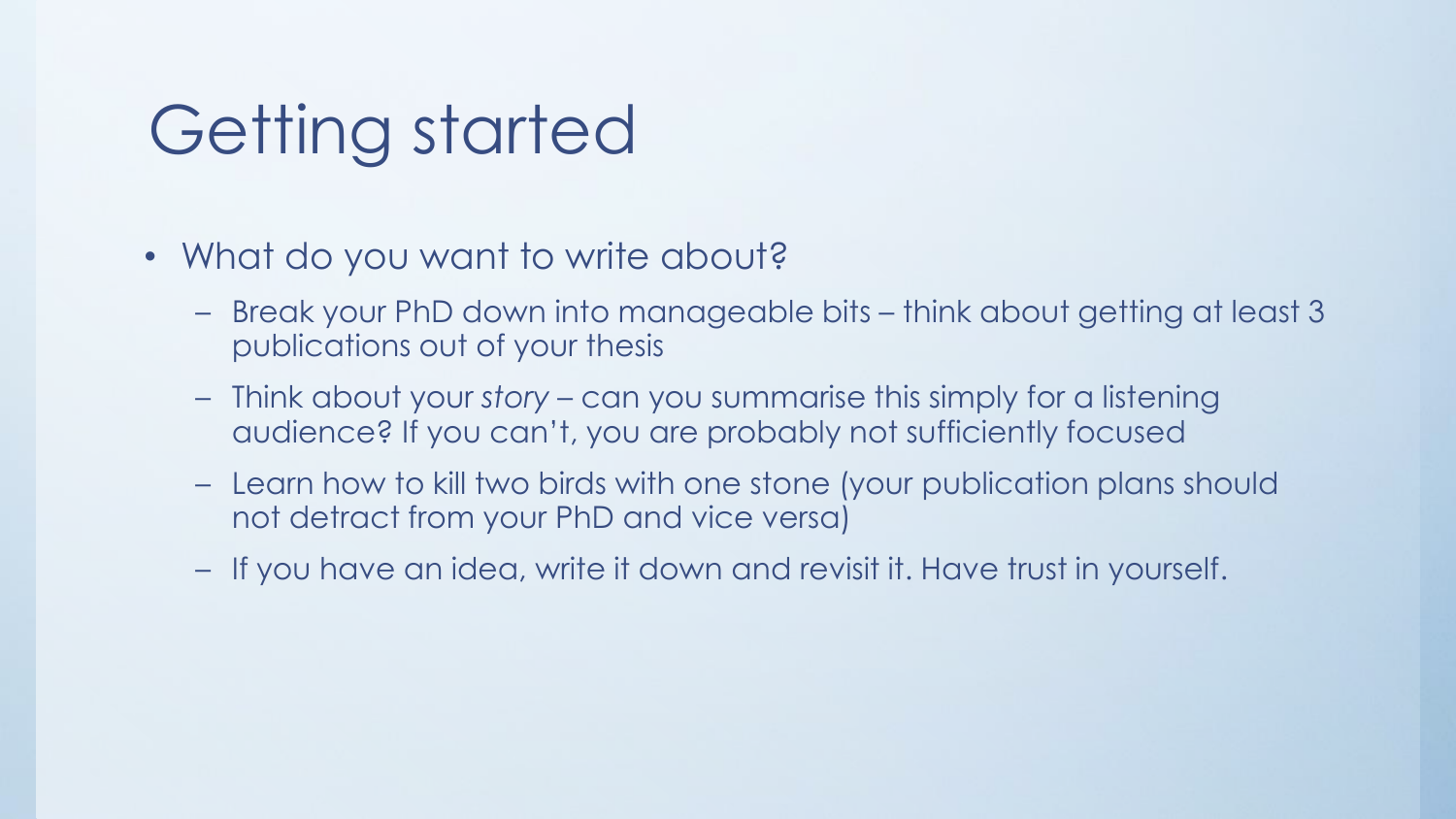#### Getting started

- Beware the writer's block!
	- What's going on? Procrastination? Fear? Isolation?
	- Identify your displacement activities
	- Get yourself ready emotionally
	- Ditch perfectionism
	- Develop space to focus working parents need to learn how to do this in short, available bursts!
	- Don't try to do it alone (maintain contact with your supervisor, other PhD students, related researchers, mentors etc). Be willing to write with others. This is REALLY IMPORTANT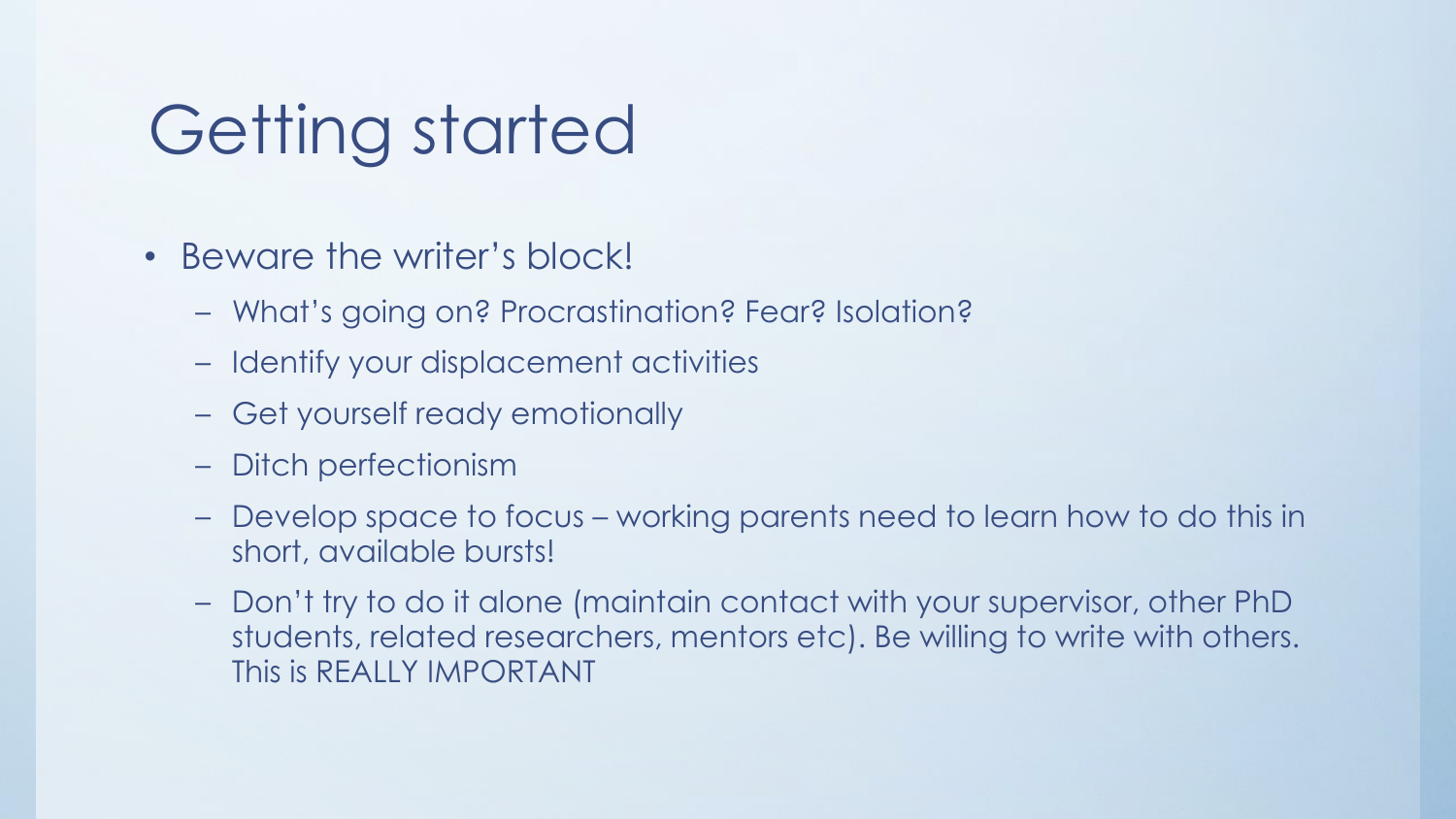#### Writing academic publications

- Identify the paper's focus
	- Without abandoning standards, make sure your expectations are realistic
	- E.g. theoretical vs empirical papers
	- Learn how to *formally* review literature (see Cochrane/Joanna Briggs Institute criteria and less onerous scoping review guidelines) – done properly, you can convert this into a publishable output (see advice on doing systematic reviews on PIHR website)
	- How about doing a book review?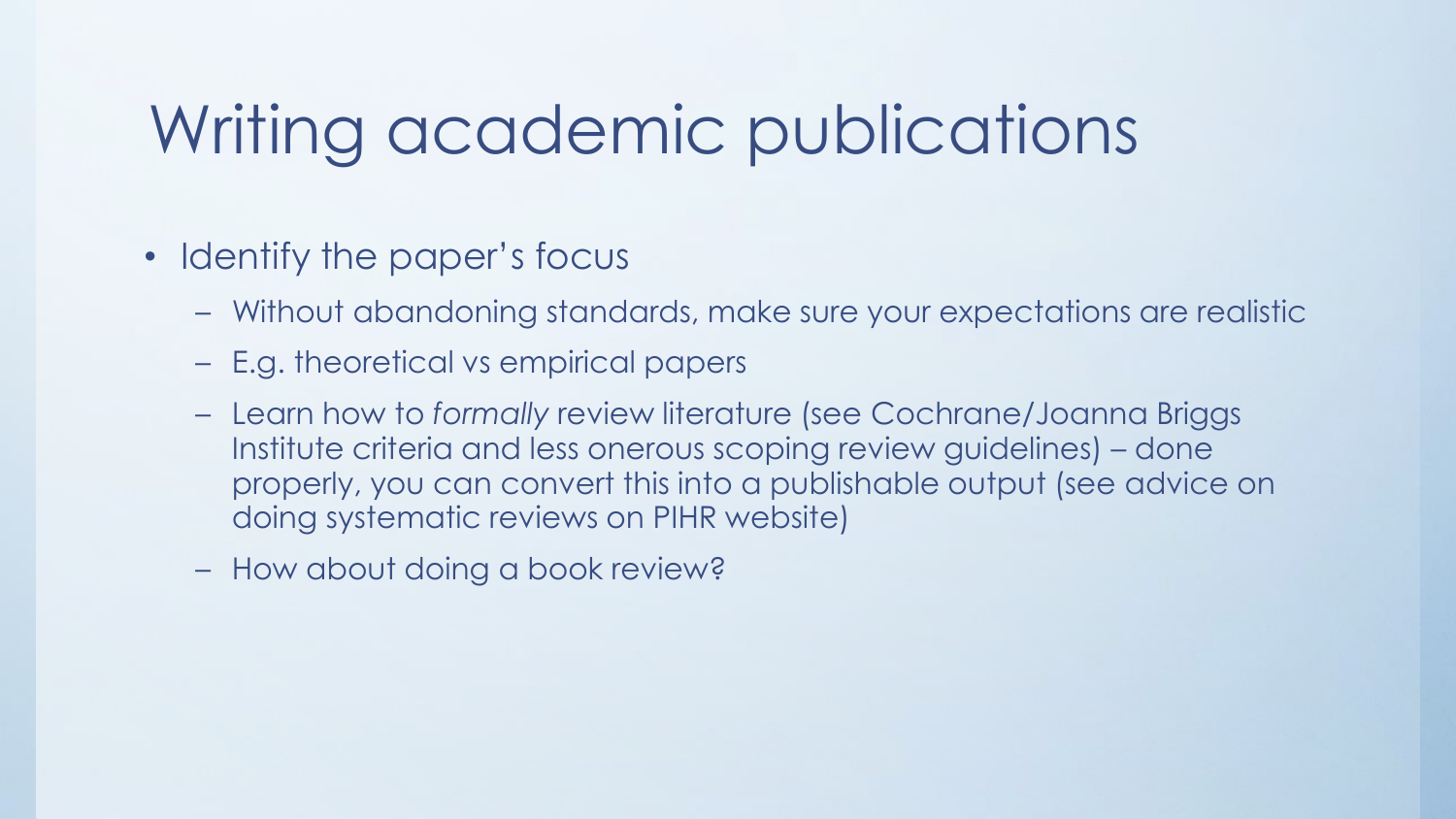## Writing academic publications

- Identify your outlet
	- Is there a case for publishing in a professional vs academic journal to get yourself going?
	- Identify your journal does the library have an agreement that covers open access costs? If not, can you access funding to publish if these costs are required?
	- Identify your journal look at previous articles. Does your material fit with the journal's focus?
	- Don't worry about impact scores at this stage. Getting started is more important
	- Be savvy. If your subject suddenly becomes topical, think about submitting a piece to a professional journal or newspaper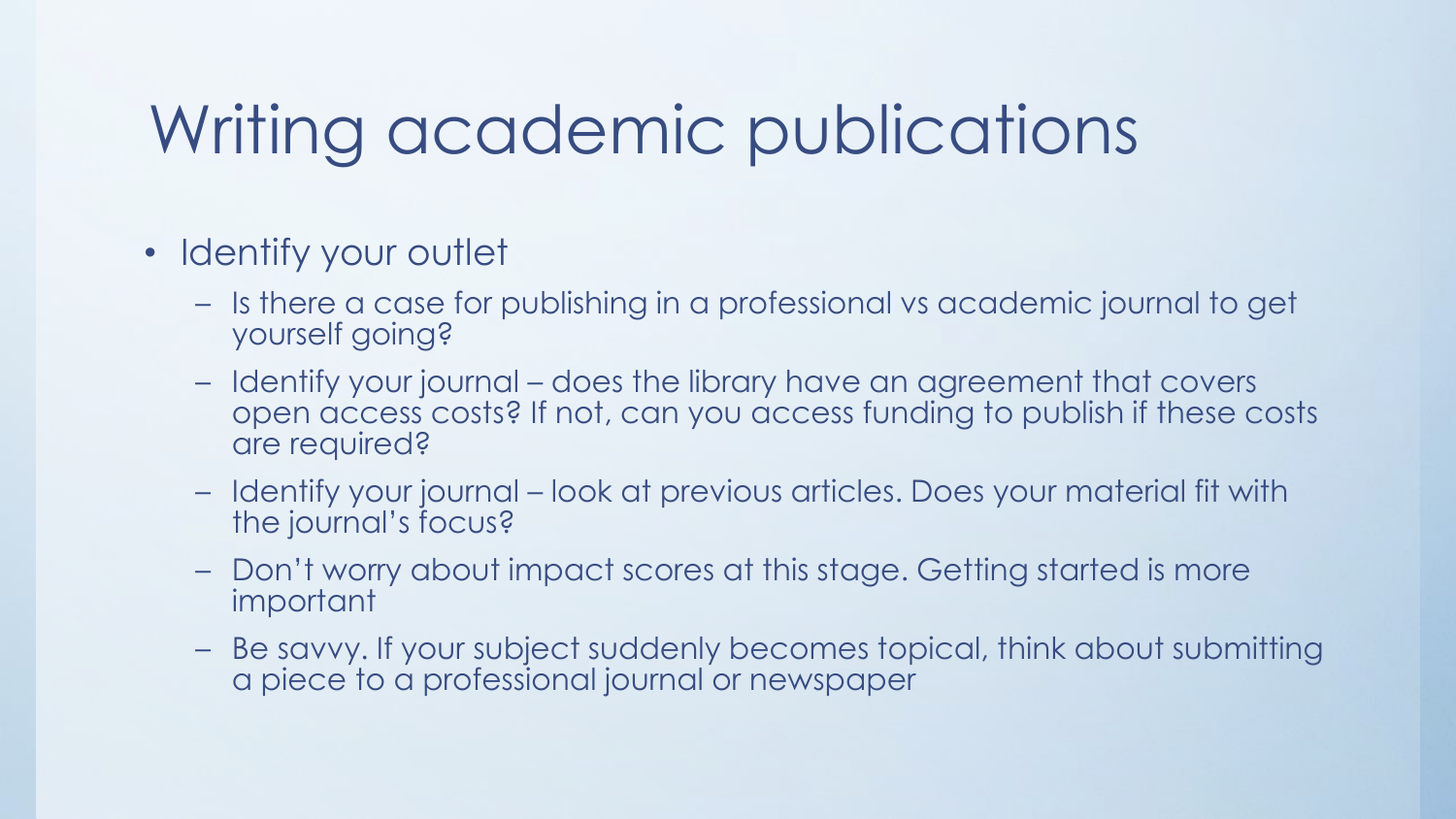# Writing academic publications

- Practical considerations
	- Don't try to cram your whole PhD into one paper!
	- Plan the broad outline and stick to it
	- Write and avoid editing until later. You'll lose your flow!
	- Constantly ask yourself whether what you are writing reflects your aims (your abstract, and how you would describe your work in simple language)
	- Constantly reference articles in the same journal. Are you writing to the right style, level, topic etc?
	- Don't overstate what you have achieved
	- Be willing to edit your material objectively and aggressively!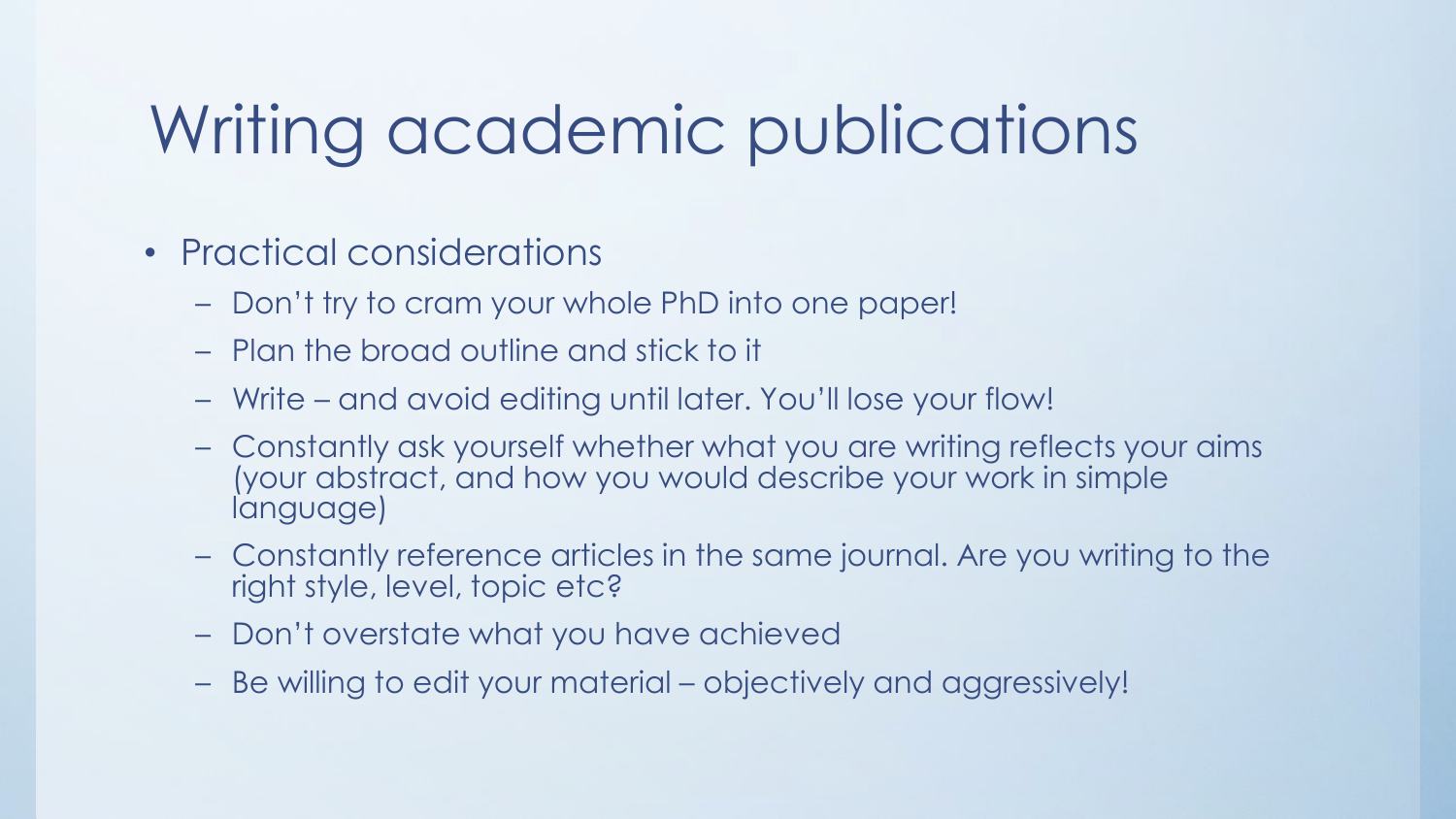# Submitting and publishing

- Follow the correct submission procedures
- Use your covering letter to maximise your opportunity (don't just repeat the abstract)
- Prepare yourself for rejection it happens to all of us.
- Sometimes, it just means that you need to amend your article if so, persevere, revise and resubmit (detailing how you have responded to reviewers' comments)
- Sometimes, you just need to start again. Use the reviewers' comments to reshape your paper.
- Be ready to pick yourself up and keep going!